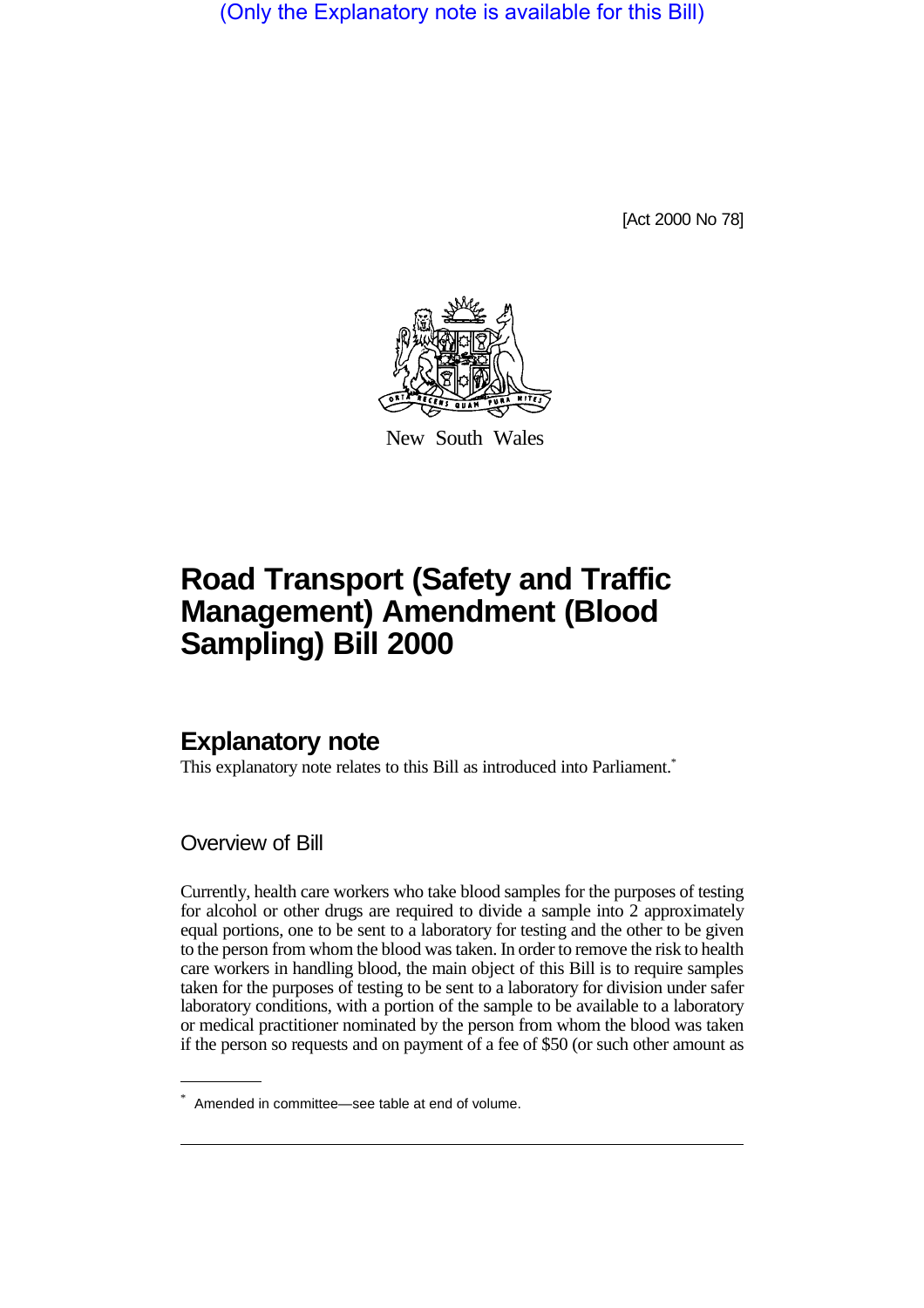Road Transport (Safety and Traffic Management) Amendment (Blood Sampling) Bill 2000 [Act 2000 No 78]

Explanatory note

may be prescribed by the regulations).

This Bill amends the *Road Transport (Safety and Traffic Management) Act 1999* (the *Principal Act*) to this effect.

The Bill also amends the *Marine (Boating Safety—Alcohol and Drugs) Act 1991*, the *Marine Safety Act 1998* and the *Rail Safety Act 1993* to the same effect. The provisions of the *Marine Safety Act 1998* are largely uncommenced. When those provisions are commenced, the *Marine (Boating Safety—Alcohol and Drugs) Act 1991* will be repealed.

The Bill makes consequential amendments to the *Road Transport (Safety and Traffic Management) (Road Rules) Regulation 1999* and the *Rail Safety Regulation 1999*.

# Outline of provisions

**Clause 1** sets out the name (also called the short title) of the proposed Act.

**Clause 2** provides for the commencement of the proposed Act on a day or days to be appointed by proclamation.

**Clause 3** is a formal provision giving effect to the amendments to the *Road Transport (Safety and Traffic Management) Act 1999* set out in Schedule 1.

**Clause 4** is a formal provision giving effect to an amendment to the *Road Transport (Safety and Traffic Management) (Road Rules) Regulation 1999* set out in Schedule 2.

**Clause 5** is a formal provision giving effect to the amendments to the *Marine (Boating Safety—Alcohol and Drugs) Act 1991* set out in Schedule 3.

**Clause 6** is a formal provision giving effect to the amendments to the *Marine Safety Act 1998* set out in Schedule 4.

**Clause 7** is a formal provision giving effect to the amendments to the *Rail Safety Act 1993* set out in Schedule 5.

**Clause 8** is a formal provision giving effect to an amendment to the *Rail Safety Regulation 1999* set out in Schedule 6.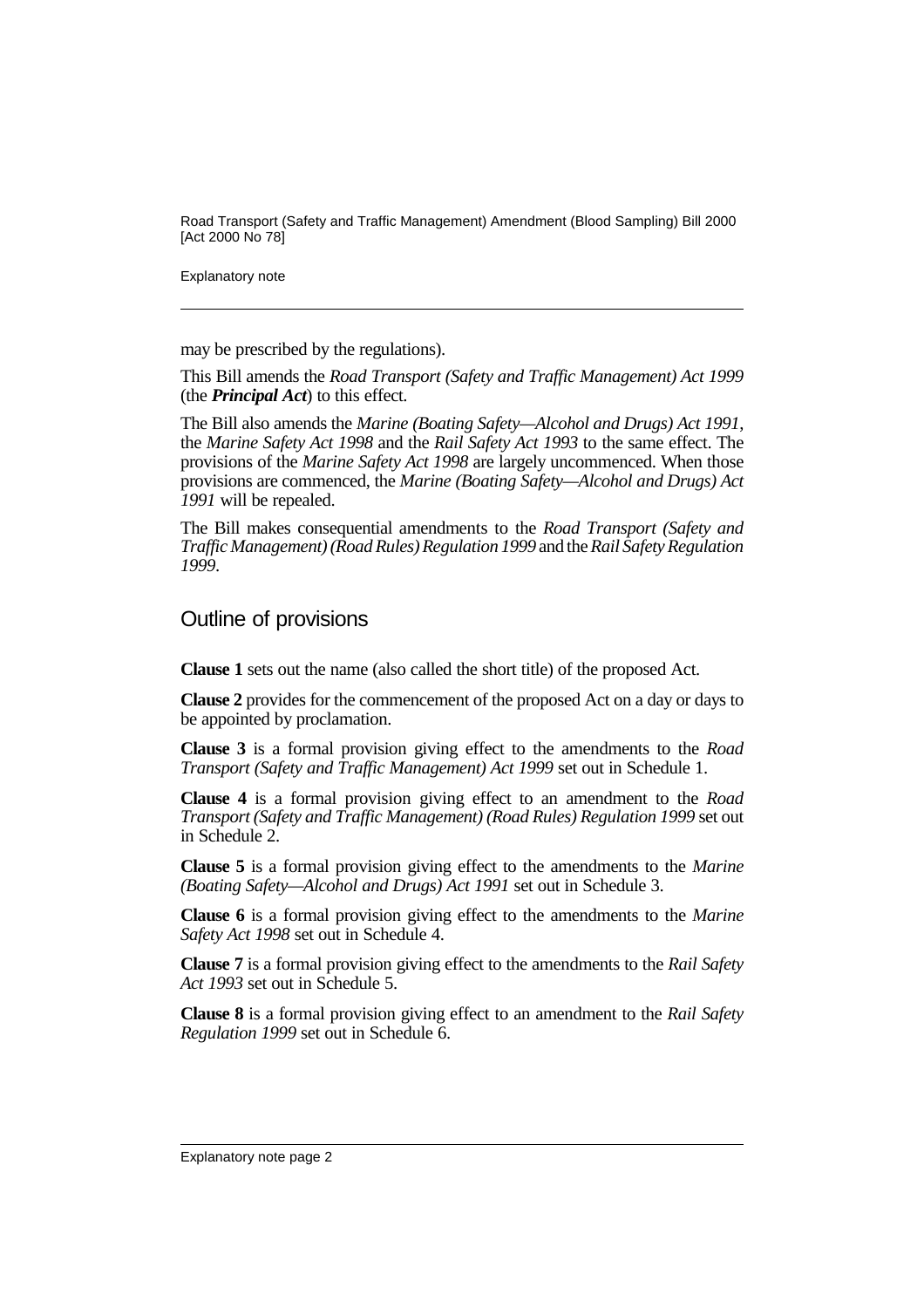Road Transport (Safety and Traffic Management) Amendment (Blood Sampling) Bill 2000 [Act 2000 No 78]

Explanatory note

#### **Amendments**

#### **Schedule 1 Amendment of Road Transport (Safety and Traffic Management) Act 1999 No 20**

#### **Request for blood sample to be taken**

Under Division 3 of Part 2 of the Principal Act, a person who is required to submit to a breath analysis following the person's failure of, or refusal to undertake, a random breath test, may request the police officer concerned to arrange for the taking by a medical practitioner, in the presence of a police officer, of a sample of that person's blood for analysis. **Schedule 1 [1]** substitutes section 18 (1) of the Principal Act to retain a person's entitlement to undergo blood analysis but to provide that the analysis is to be conducted in accordance with the new arrangements.

Currently, section 18 requires the medical practitioner who takes the blood sample to divide the sample into 2 portions and to hand one portion to the person from whom the blood was taken. **Schedule 1 [2]** amends section 18 of the Principal Act to ensure that safe procedures will be followed in the handling of a blood sample by providing that the sample is to be sent to a laboratory prescribed by the regulations where it may be divided under safer laboratory conditions. A portion of such a sample will be made available to a medical practitioner or laboratory nominated by the person from whom the blood was taken if so requested within 12 months after the taking of the blood and on payment of \$50 (or such other amount as may be prescribed by the regulations).

#### **Blood analysis following accidents**

Under Division 4 of Part 2 of the Principal Act, a blood sample is required to be taken from each accident patient over the age of 15. Currently, section 23 of the Principal Act requires the medical practitioner or nurse who takes a sample of blood to divide the sample into 2 portions, one to be used for analysis by the hospital, and the other to be made available for the purpose of analysis to the person from whom the blood was taken. **Schedule 1 [3]** amends section 23 of the Principal Act to provide that samples are instead to be submitted to a laboratory prescribed by the regulations where they may be divided under safer laboratory conditions. A portion of such a sample will be made available for the purpose of analysis to a medical practitioner or laboratory nominated by the person from whom the blood was taken, if so requested within 12 months after the taking of the blood and on payment of \$50 (or such other amount as may be prescribed by the regulations).